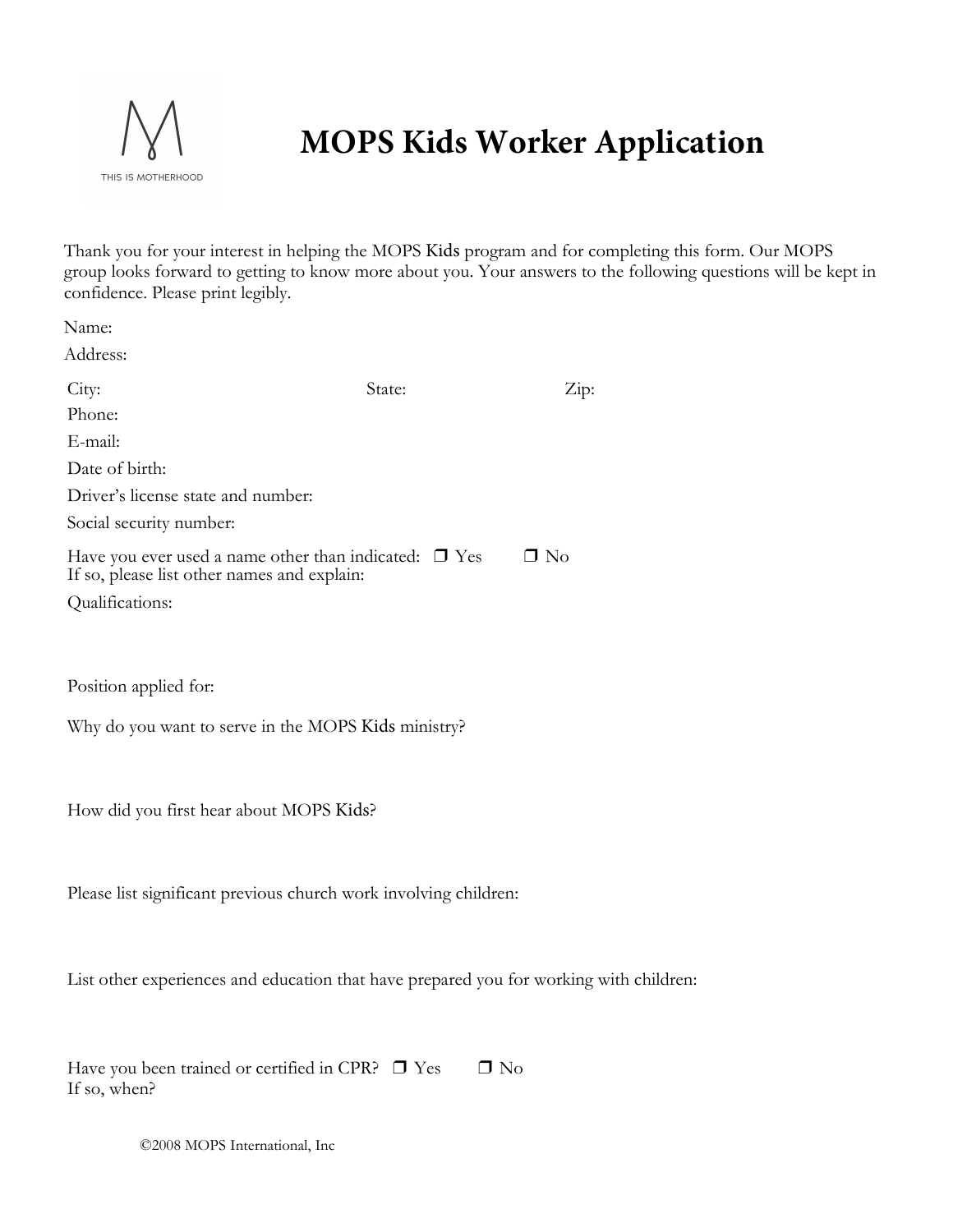Which age group do you prefer to work with?  $\Box$  Infants: newborn – 6 months  $\Box$  Infants: 7 – 12 months  $\Box$  Toddlers: 12 – 24 months ❒ Toddlers: 24 months – 3 years ❒ Preschoolers: 4 years ❒ Preschoolers: 5 years ❒ No preference

Are there any physical or personal situations that might impede your full participation in the MOPPETS program? (i.e. physical limitations; other responsibilities)  $\Box$  Yes  $\Box$  No If yes, please explain:

| List three personal references: |
|---------------------------------|
| Name:                           |
| Phone:                          |

❒ Checked (Steering use only)

❒ Checked (Steering use only)

Phone:

Name: Phone:

Are you a Christian? ❒ Yes ❒ No What does this statement mean to you? How are you growing in your relationship with Christ?

©2008 MOPS International, Inc

Do you regularly attend a church? ❒ Yes ❒ No If so, where?

Name:

❒ Checked (Steering use only)